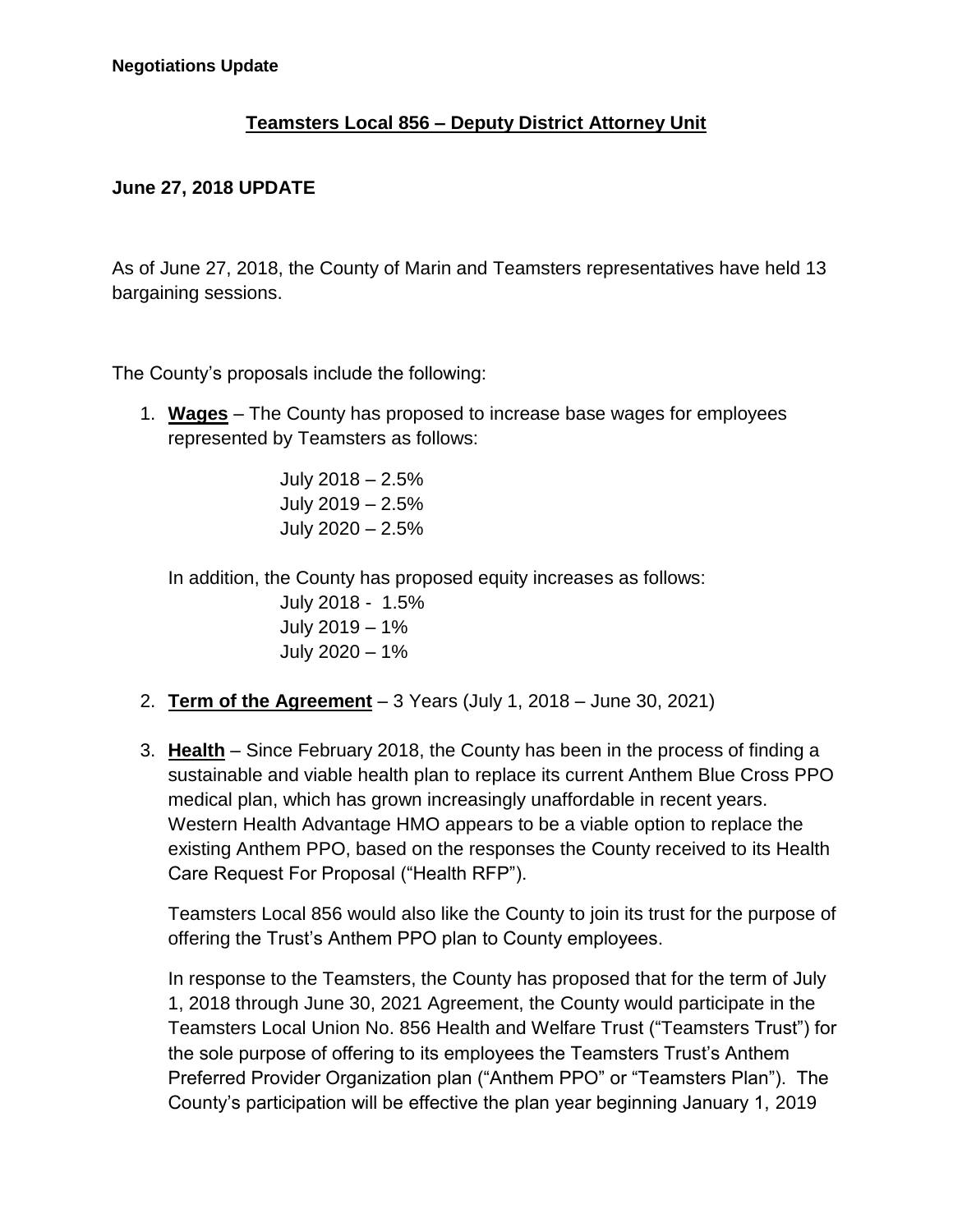and is conditioned upon the County and the Teamsters Trust entering into a contract no later than August 17, 2018, for participation in the Anthem PPO, which shall be accomplished through reasonable, good-faith negotiation.

The County's continued participation in the Teamsters Plan would be subject to a review of future renewal rates: Upon the County's receipt of the renewals for its health plans for subsequent plan years (e.g., the Teamsters Trust Anthem PPO Plan ("Teamsters Plan"), Kaiser Permanente ("KP"), and Western Health Advantage ("WHA"))<sup>1</sup>, if the Teamsters Plan's required renewal premium rates exceed each of the competing carriers (e.g., KP and WHA) renewal rates by more than 15.0%, the Teamsters Plan will be automatically discontinued as an offering to all County of Marin participants as of January  $1<sup>st</sup>$  of the immediately following calendar year.

- 4. **Fringe Benefits** The County will adjust its health insurance contribution by 3- 5% for the employee  $+1$  and employee  $+$  family levels when the premium increase to the County's Kaiser S plan (or the County's lowest cost HMO at the time) is at least 3%.
- 5. **Cash Back** The County has proposed that there will be no cash back for employees hired on or after July 1, 2018 and for employees who do not receive cash back as of July 1, 2018. In addition, the County has proposed that employees who receive hold harmless payments as of July 1, 2018, shall receive the cash equivalent of 2-years' worth of hold harmless payments. Thereafter, hold harmless payments shall cease.
- 6. **Rental Assistance** The County has proposed that the parties meet no later than September 30, 2018 to develop a countywide pilot rental assistance program using the \$250,000 that the County has allocated for this program.

**RideGreen Program** – The County has advised Teamsters that it intends to increase commuter incentives for **all** benefits eligible County employees (RideGreen is a countywide program) as follows:

Bike Incentive: \$40 per month

<sup>&</sup>lt;sup>1</sup> These plans are named for comparison purposes only. Should the County offer health plans that differ from the ones listed, the 15% figure will be based upon the rates of the health plans the County intends to offer. Naming of the plans is illustrative only of the current make-up of the County health plans and is not intended to be deemed as having been bargained.